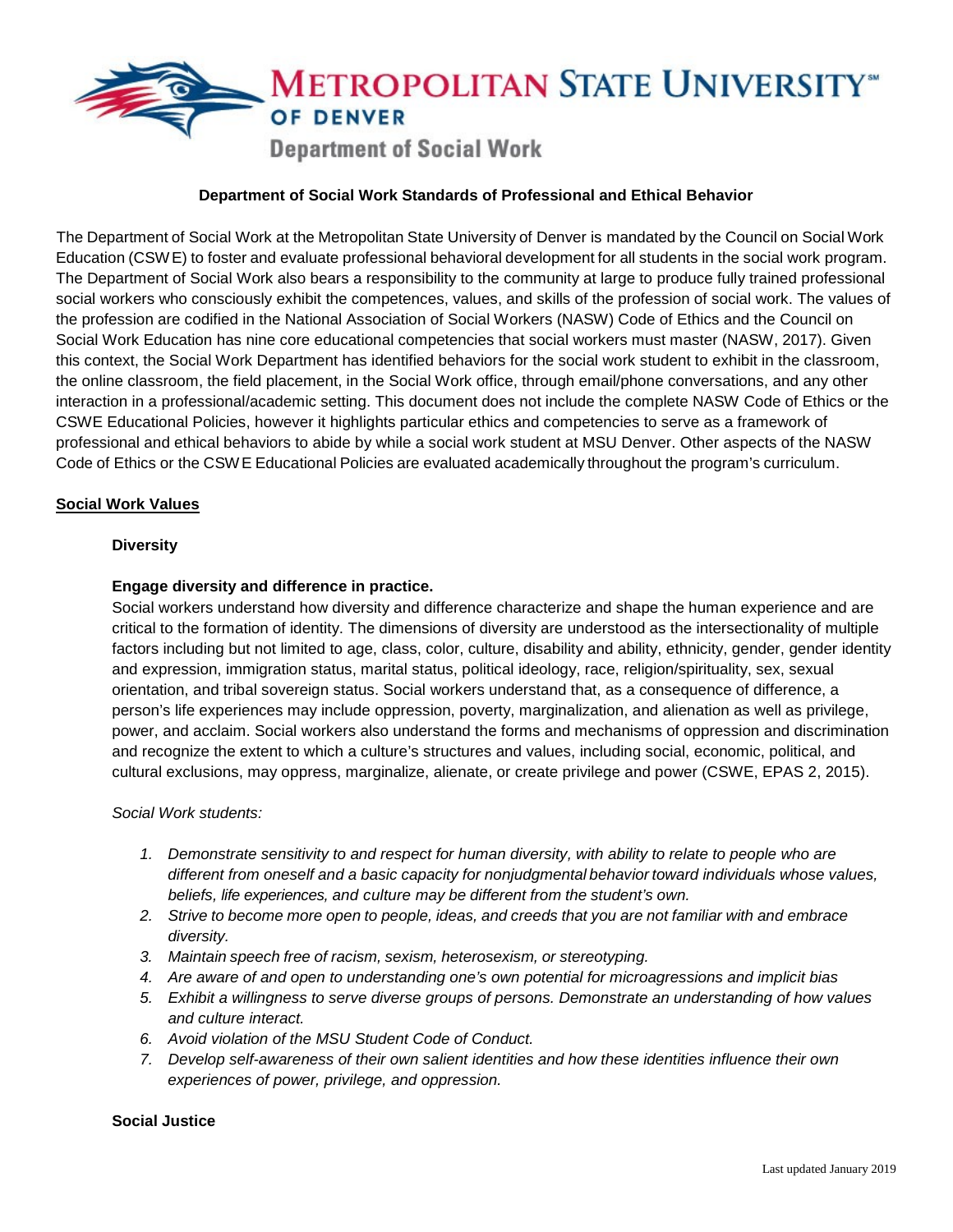## **Advance human rights and social and economic justice.**

Social workers understand that every person regardless of position in society has fundamental human rights such as freedom, safety, privacy, an adequate standard of living, health care, and education. Social workers understand the global interconnections of oppression and human rights violations, and are knowledgeable about theories of human need and social justice and strategies to promote social and economic justice and human rights. Social workers understand strategies designed to eliminate oppressive structural barriers to ensure that social goods, rights, and responsibilities are distributed equitably and that civil, political, environmental, economic, social, and cultural human rights are protected (CSWE, EPAS 3, 2015).

## *Social Work students:*

- *1. Strive to deepen commitment to social justice for all marginalized and vulnerable populations.*
- *2. Strive to deepen understanding of how institutional and personal oppression impede the experience of social justice for individuals and groups.*
- *3. Strive to learn about methods of empowering populations and enhancing social justice at micro, mezzo, and macro levels.*
- *4. Avoid violation of the MSU Student Code of Conduct.*

# **Respect**

## **Social workers respect the inherent dignity and worth of the person.**

Social workers treat each person in a caring and respectful fashion, mindful of individual differences and cultural and ethnic diversity. Social workers promote clients' socially responsible self-determination. Social workers seek to enhance clients' capacity and opportunity to change and to address their own needs. Social workers are cognizant of their dual responsibility to clients and to the broader society. They seek to resolve conflicts between clients' interests and the broader society's interests in a socially responsible manner consistent with the values, ethical principles, and ethical standards of the profession (NASW, Ethical Principles, 2017).

## *Social Work students:*

- *1. Treat all student peers, instructors, field agency professionals, clients, and staff with dignity and respect at all times.*
- *2. Demonstrate a willingness and ability to listen to others.*
- *3. Give feedback to student peers in a constructive and non-judgmental manner.*
- 4. Approach conflict with student peers, your instructors and professionals in academia and in the field in a *cooperative and solution-seeking manner.*
- 5. *Use positive and nonjudgmental language with student peers, instructors, field agency professionals, clients, staff and otherwise*.
- *6. Avoid violation of the MSU Student Code of Conduct.*

## **Integrity**

## **Social workers behave in a trustworthy manner.**

Social workers are continually aware of the profession's mission, values, ethical principles, and ethical standards and practice in a manner consistent with them. Social workers act honestly and responsibly and promote ethical practices on the part of the organizations with which they are affiliated (NASW, Ethical Principles, 2017).

### *Social Work students:*

*1. Comport themselves in a professional and respectful manner while in class, online, field placement, workshops or other learning environments by exhibiting behaviors such as: being respectful, mature and attentive. Avoid sleeping in class, using cell phones, passing notes, and the non-academic use of computers.*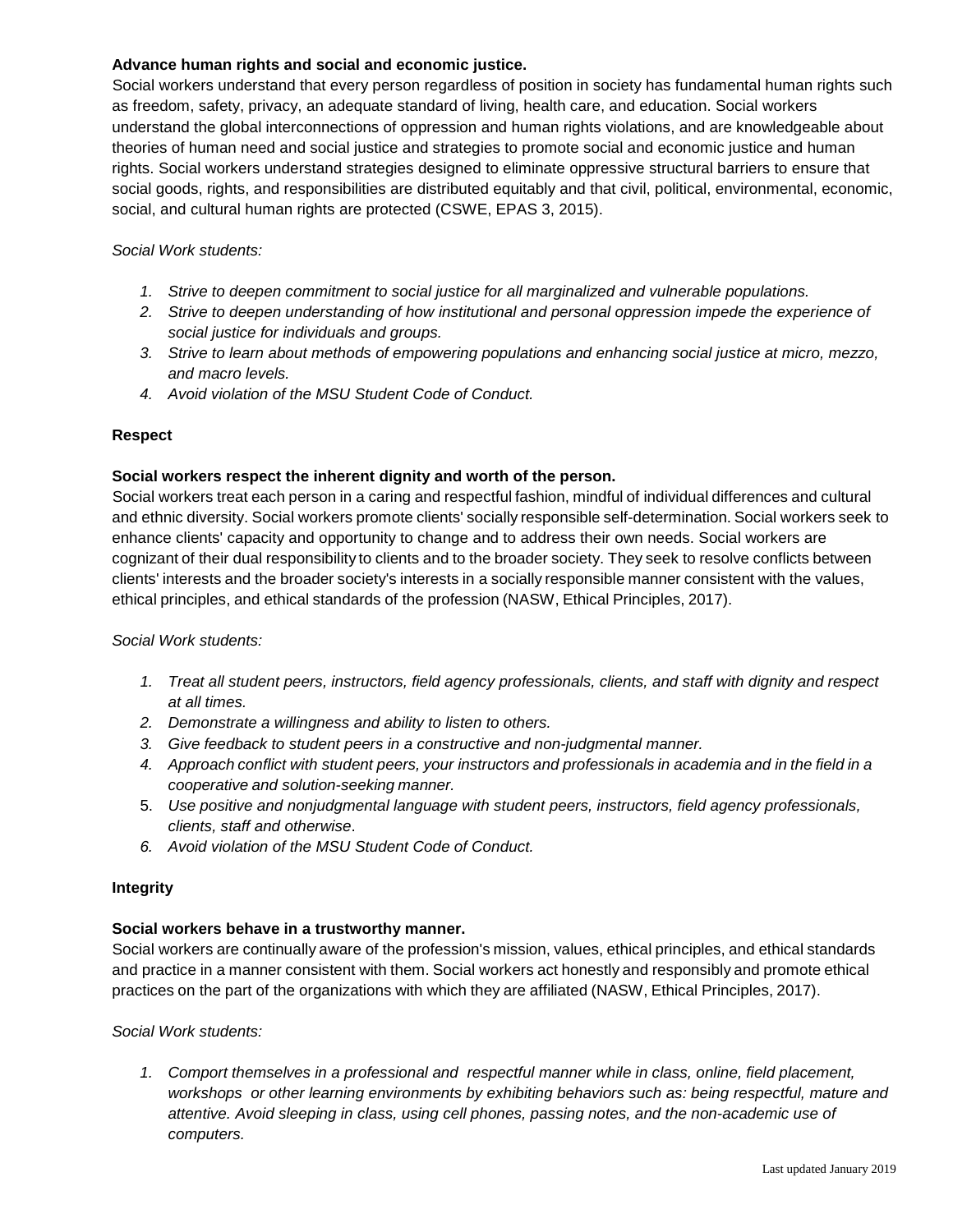*2. Avoid academic dishonesty.*

*Examples of academic dishonesty include, but are not limited to, the following:*

- *Plagiarism: the use by paraphrase or direct quotation of the published or unpublished work of another person without fully and properly crediting the author with footnotes, citations or bibliographical reference; unacknowledged use of materials prepared by another person or agency engaged in the selling of term papers or other academic materials; or unacknowledged use of original work/material that has been produced through collaboration with others without release in writing from collaborators.*
- *Use of any unauthorized assistance in taking quizzes, tests, or examinations;*
- *Dependence upon the aid of unauthorized sources in writing papers, preparing reports, solving problems, or carrying out other assignments;*
- *Acquisition or possession without permission of tests or other academic material belonging to a member of the University faculty or staff;*
- *In any way giving assistance to others who are participating in any of the preceding types of behavior; or*
- *Falsifying attendance records or other officialdocuments.*
- *3. Avoid violation of the MSU Denver Student Code of Conduct*

# **Professional Competencies**

In addition to the academic competencies outlined in each course syllabi, the social work student is expected to be thoughtful and professional when interacting and communicating in a professional or academic setting including face-toface and online communications. This expectation extends to other members of the community whenever the student's behavior may influence the perception of others about the profession of social work or MSU Denver.

## **Professionalism**

## **Identify as a professional social worker and conduct oneself accordingly.**

Social workers understand the value base of the profession and its ethical standards, as well as relevant laws and regulations that may impact practice at the micro, mezzo, and macro levels. Social workers understand frameworks of ethical decision-making and how to apply principles of critical thinking to those frameworks in practice, research, and policy arenas. Social workers recognize personal values and the distinction between personal and professional values. They also understand how their personal experiences and affective reactions influence their professional judgment and behavior. Social workers understand the profession's history, its mission, and the roles and responsibilities of the profession. Social Workers also understand the role of other professions when engaged in inter-professional teams. Social workers recognize the importance of life-long learning and are committed to continually updating their skills to ensure they are relevant and effective. Social workers also understand emerging forms of technology and the ethical use of technology in social work practice. (CSWE, EPAS 1, 2015).

## *Social Work students:*

- *1. Respond to constructive feedback through acknowledgment and by appropriate modification of behavior.*
- *2. Apply themselves in all academic and field-related pursuits with seriousness and conscientiousness, meeting all deadlines as given by instructors, field supervisors andadministration.*
- *3. Come to class and/or online discussion prepared and ready to participate and engage. (Examples include: coming to class or participating in discussion online having completed all required readings and assignments.)*
- *4. Seek out appropriate support when having difficulties to ensure success in completing Social Work Program requirements.*
- *5. Take responsibility for one's own education by utilizing tools such as advisors, faculty, and administration after having* r*ead the catalog, website, course materials and other program materials to educate oneself on minimum requirements, policies and procedures. Utilize systems of support as implemented by the*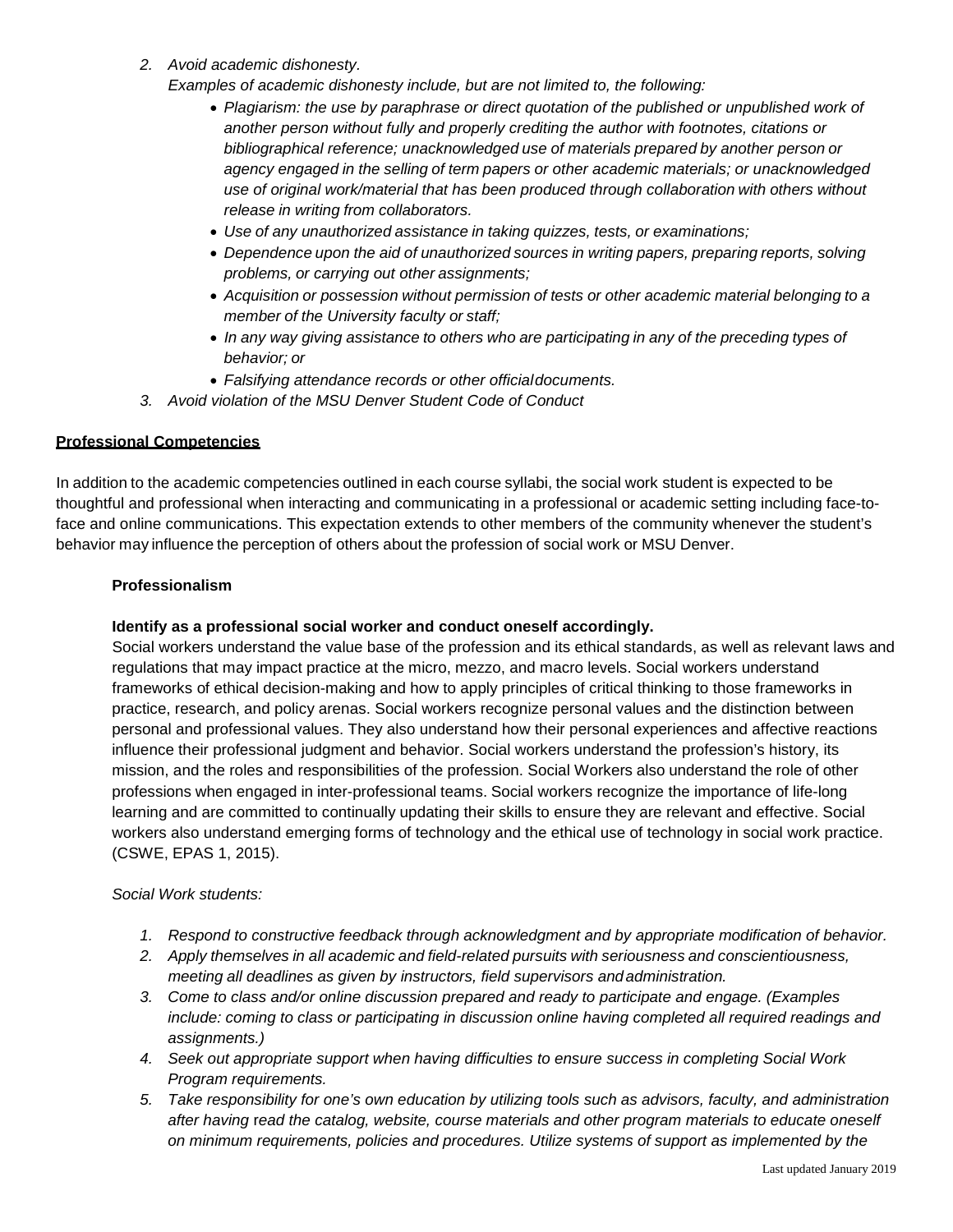*university and department in the correct order (i.e., students with an issue in the classroom should first talk with their instructor, then assigned advisor, then program director, and escalate only when needed).*

- *6. Strive to work toward greater awareness of personal issues that may impede your effectiveness with clients.*
- *7. Have ability sufficient to perform essential classroom and field-related activities. Provide documentation of reasonable requested accommodations from the MSU ACCESS Center.*
- *8. Acknowledge areas where improvement is needed. Accept and benefit from constructive feedback.*
- *9. Display a significant measure of self-awareness such that others' problems are not viewed through the prism of one's own experience.*
- 10. Understand how their online activity and presence impacts their professional reputation, the reputation of *MSU Denver, and the organizations with whom they are associated.*
- *11. Properly represent oneself as a student intern in field settings and engage in ongoing supervision to ensure development and maintenance of professional behaviors. Follow all field agency policies/protocols.*
- *12. Avoid violation of the MSU Student Code of Conduct.*

## **Professional Skill: Accountability**

*Social Work students:*

- *1. Attend class and field placement (face-to-face and online), arrive on time, and return from break in a timely manner (punctuality).*
- 2. Participate in group activities and assignments at a comparable level to student peers. Complete work in a *timely fashion and according to directions provided.*
- *3. Come to class prepared, with readings and other homework completed.*
- *4. Avoid violation of the MSU Student Code of Conduct.*
- *5. Adhere to the Social Work Department Attendance Policy.*

## **Professional Skill: Communication**

*Social Work students:*

- *1. Strive to practice most effective verbal and written communication skills both face-to-face, through the use* of technology, and/or online as these skills are used heavily in interactions with clients and peers and also *with creating client records.*
- *2. Demonstrates interpersonal skills including the ability to establish rapport and work well with others (fellow students, faculty, staff, supervisors, etc.) These include compassion, altruism, integrity and demonstration of respect for and consideration ofothers.*
- 3. *Practice positive, constructive, respectful and professional communications skills with student peers, clients, supervisors and instructors (i.e., body language, empathy, and listening)*.
- 4. Have sufficient skills in spoken and written English to understand the content presented in the program.
- *5. Avoid violation of the MSU Student Code of Conduct.*

## **Professional Skill: Confidentiality**

*Social Work students:*

- *1. Guard any personal information that you gain about a peer or an instructor in face-to-face, online, or other environments, as strictly confidential. Maintain confidentiality on any information shared in face-to-face or online class, dyads or smaller groups within that except for instances where others report intent to harm self and/or others; abuse and/or neglect; or other mandated reporting circumstances.*
- *2. Know Colorado Mandated Reporting Laws and follow appropriate protocols. Seek supervision or support from an appropriate supervisor, advisor or instructor if you are unclear of proper protocol.*